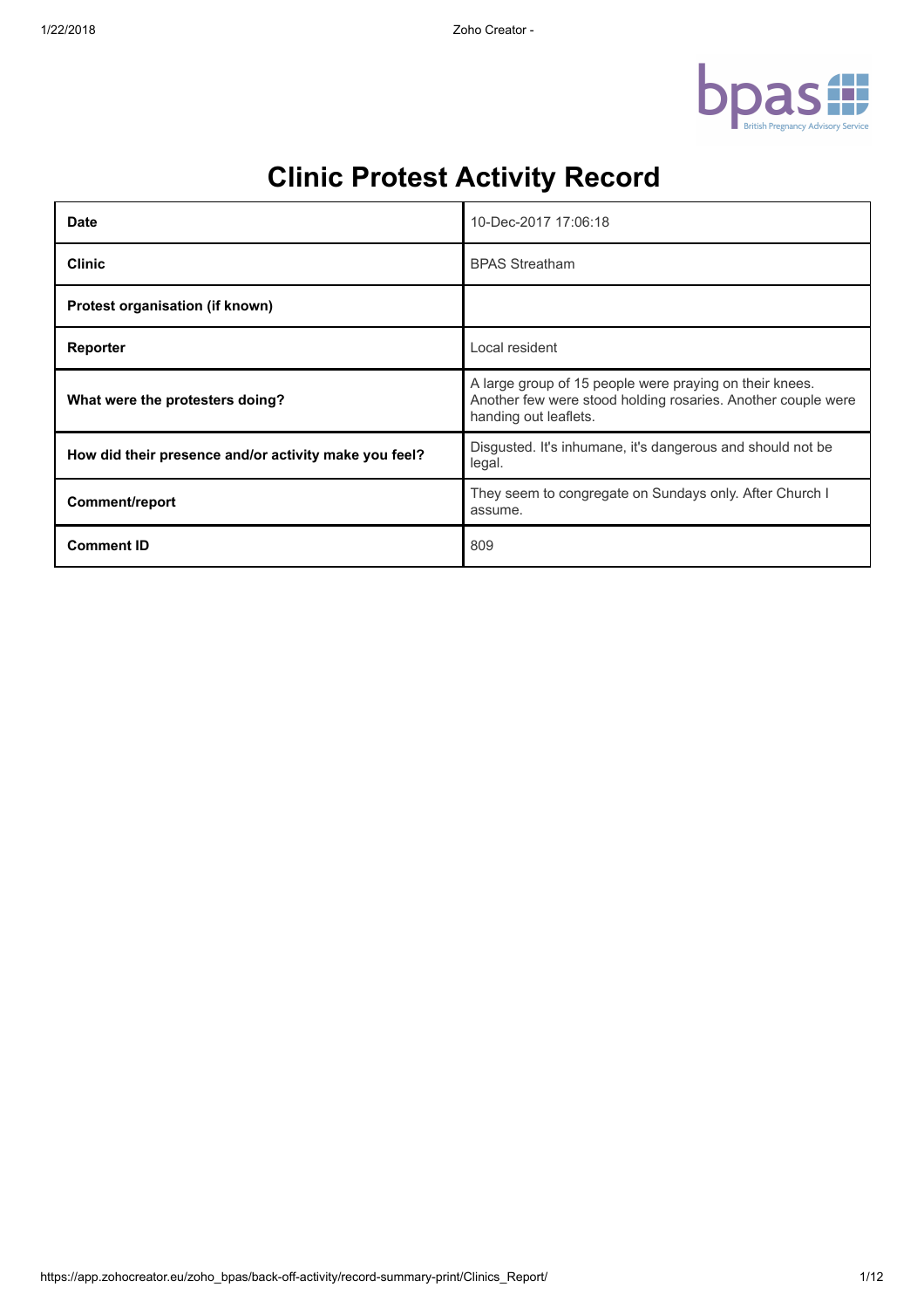

| <b>Date</b>                                           | 09-Dec-2017 12:10:11                                                                                              |
|-------------------------------------------------------|-------------------------------------------------------------------------------------------------------------------|
| <b>Clinic</b>                                         | <b>BPAS Streatham</b>                                                                                             |
| Protest organisation (if known)                       |                                                                                                                   |
| Reporter                                              | Passer-by                                                                                                         |
| What were the protesters doing?                       | Praying quite loudly.                                                                                             |
| How did their presence and/or activity make you feel? | Angry, sad and exposed.<br>I have used this clinic in the past and I wouldn't have entered if<br>they were there. |
| Comment/report                                        |                                                                                                                   |
| <b>Comment ID</b>                                     | 839                                                                                                               |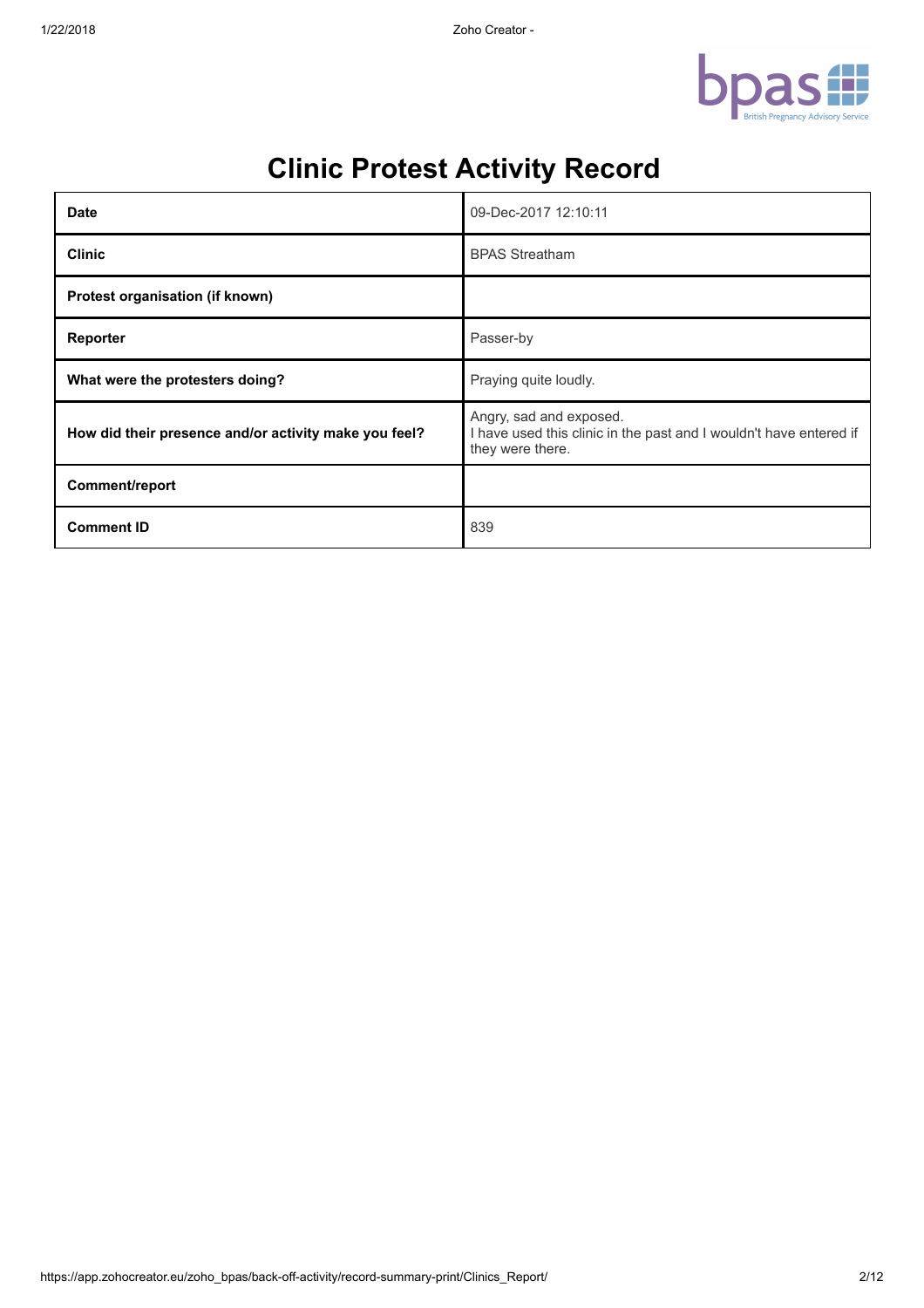

| <b>Date</b>                                           | 01-Jan-2017 00:00:37                                                                                                                                                                                                                     |
|-------------------------------------------------------|------------------------------------------------------------------------------------------------------------------------------------------------------------------------------------------------------------------------------------------|
| <b>Clinic</b>                                         | MSUK South London (Brixton)                                                                                                                                                                                                              |
| Protest organisation (if known)                       |                                                                                                                                                                                                                                          |
| Reporter                                              | Client                                                                                                                                                                                                                                   |
| What were the protesters doing?                       | Handing out flyers                                                                                                                                                                                                                       |
| How did their presence and/or activity make you feel? | Really upset, angry. It was just one guy, and he wasn't being<br>pushy. But it upset me anyway. I was at the clinic to attend a<br>counselling session one week after my termination, and was<br>already feeling emotionally vulnerable. |
| Comment/report                                        |                                                                                                                                                                                                                                          |
| <b>Comment ID</b>                                     | 742                                                                                                                                                                                                                                      |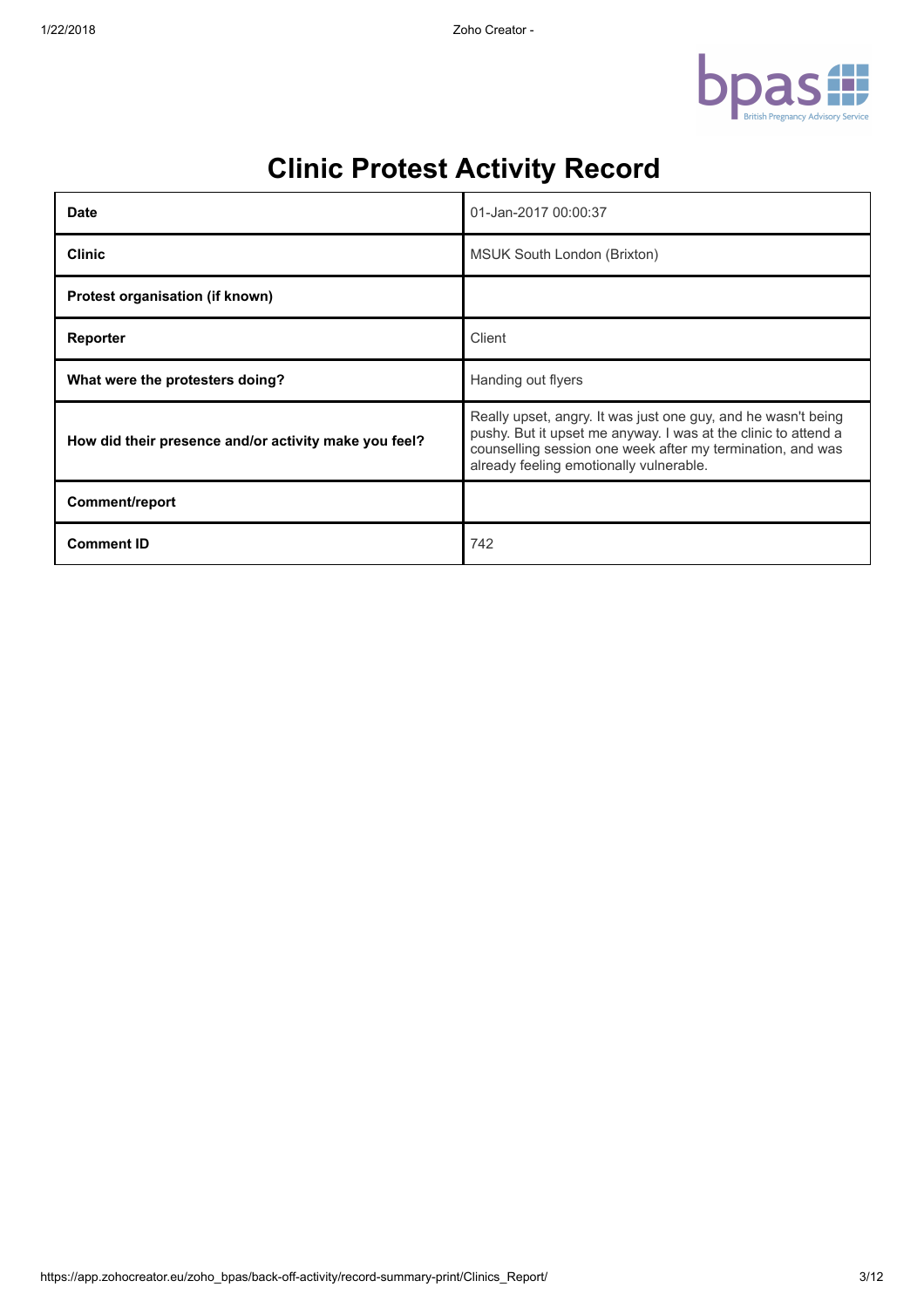

| Date                                                  | 01-Jan-2017 00:00:32                                                                                                                                                                                                                                                                                             |
|-------------------------------------------------------|------------------------------------------------------------------------------------------------------------------------------------------------------------------------------------------------------------------------------------------------------------------------------------------------------------------|
| <b>Clinic</b>                                         | MSUK South London (Brixton)                                                                                                                                                                                                                                                                                      |
| Protest organisation (if known)                       |                                                                                                                                                                                                                                                                                                                  |
| Reporter                                              | Local resident                                                                                                                                                                                                                                                                                                   |
| What were the protesters doing?                       | Shouting, waving bibles and placards with fetuses on them.                                                                                                                                                                                                                                                       |
| How did their presence and/or activity make you feel? | Irritated, mostly - but if I had been young or using their services<br>it could have been horrible intimidating.<br>A long time ago I had an abortion at the same clinic. I didn't<br>encounter any protesters but it really worried and preoccupied<br>me preparing to do something that was already difficult. |
| Comment/report                                        | Took place in 2017.                                                                                                                                                                                                                                                                                              |
| <b>Comment ID</b>                                     | 714                                                                                                                                                                                                                                                                                                              |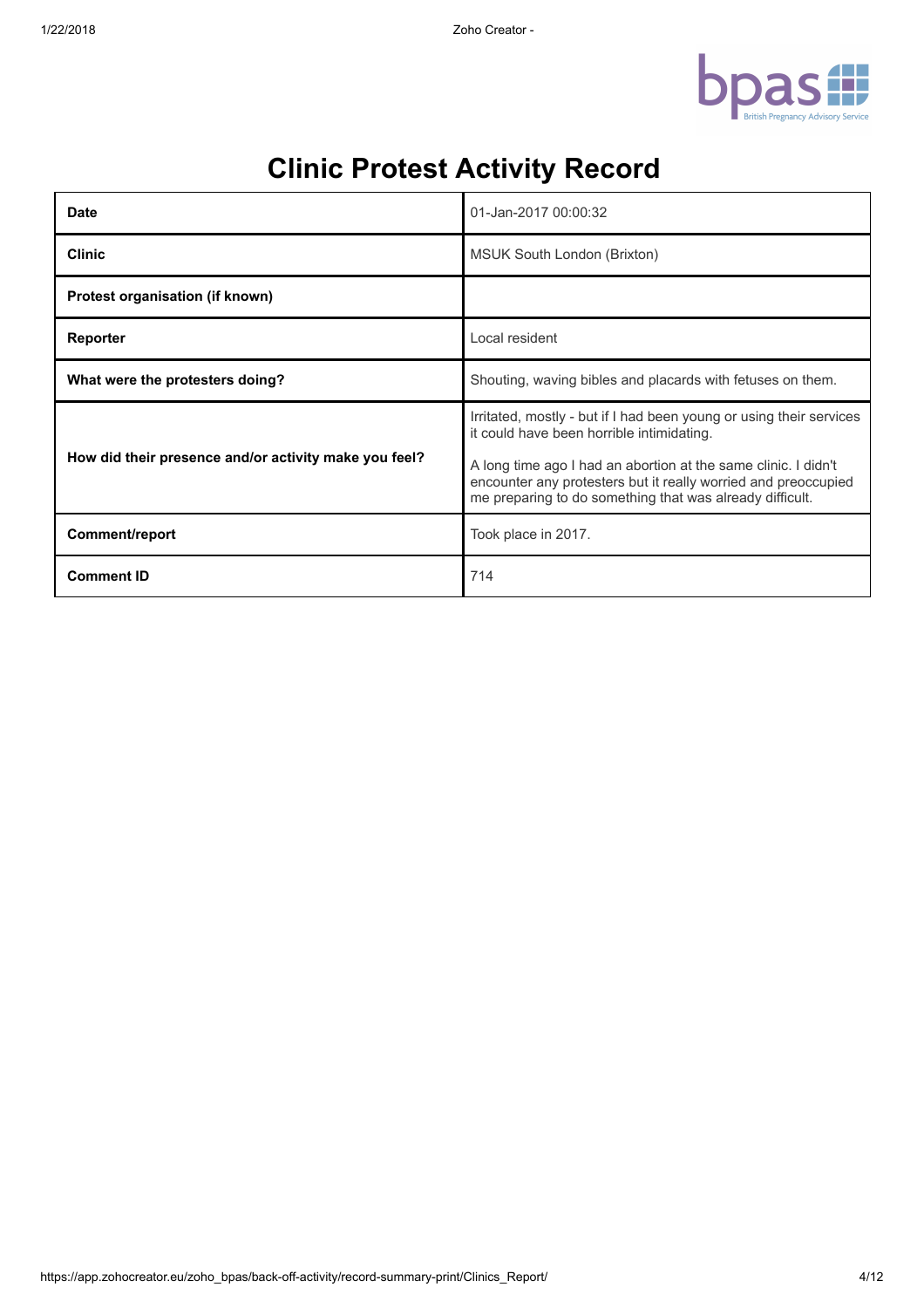

| <b>Date</b>                                           | 01-Jan-2017 00:00:01                                                                                                                                                           |
|-------------------------------------------------------|--------------------------------------------------------------------------------------------------------------------------------------------------------------------------------|
| <b>Clinic</b>                                         | <b>BPAS Streatham</b>                                                                                                                                                          |
| Protest organisation (if known)                       |                                                                                                                                                                                |
| Reporter                                              | Passer-by                                                                                                                                                                      |
| What were the protesters doing?                       | Standing outside the clinic muttering prayers with small signs<br>and rosary beads. A young woman was standing near them,<br>looking anxious and as though waiting for a lift. |
| How did their presence and/or activity make you feel? | Distressed and appalled. What right do they have to pressurise<br>women exercising their legal right?                                                                          |
| Comment/report                                        | Took place in 2017.                                                                                                                                                            |
| <b>Comment ID</b>                                     | 388                                                                                                                                                                            |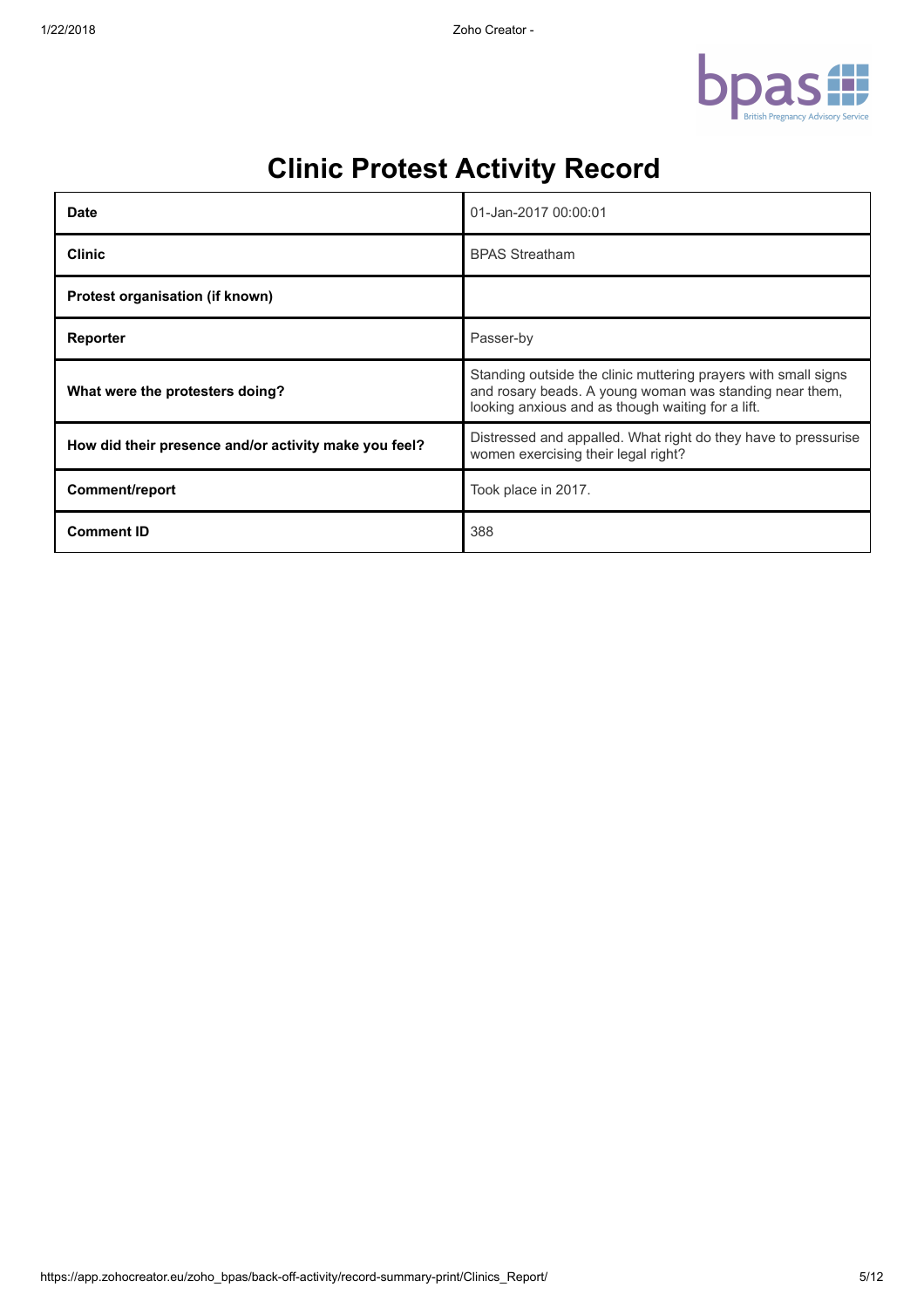

| <b>Date</b>                                           | 05-Jun-2016 18:04:05                                                  |
|-------------------------------------------------------|-----------------------------------------------------------------------|
| <b>Clinic</b>                                         | <b>BPAS Streatham</b>                                                 |
| Protest organisation (if known)                       |                                                                       |
| Reporter                                              | Client                                                                |
| What were the protesters doing?                       | Bombarding me with leaflets and intimidating me with their<br>actions |
| How did their presence and/or activity make you feel? | Made me feel uncomfortable and afraid of what would occur             |
| Comment/report                                        |                                                                       |
| <b>Comment ID</b>                                     | 676                                                                   |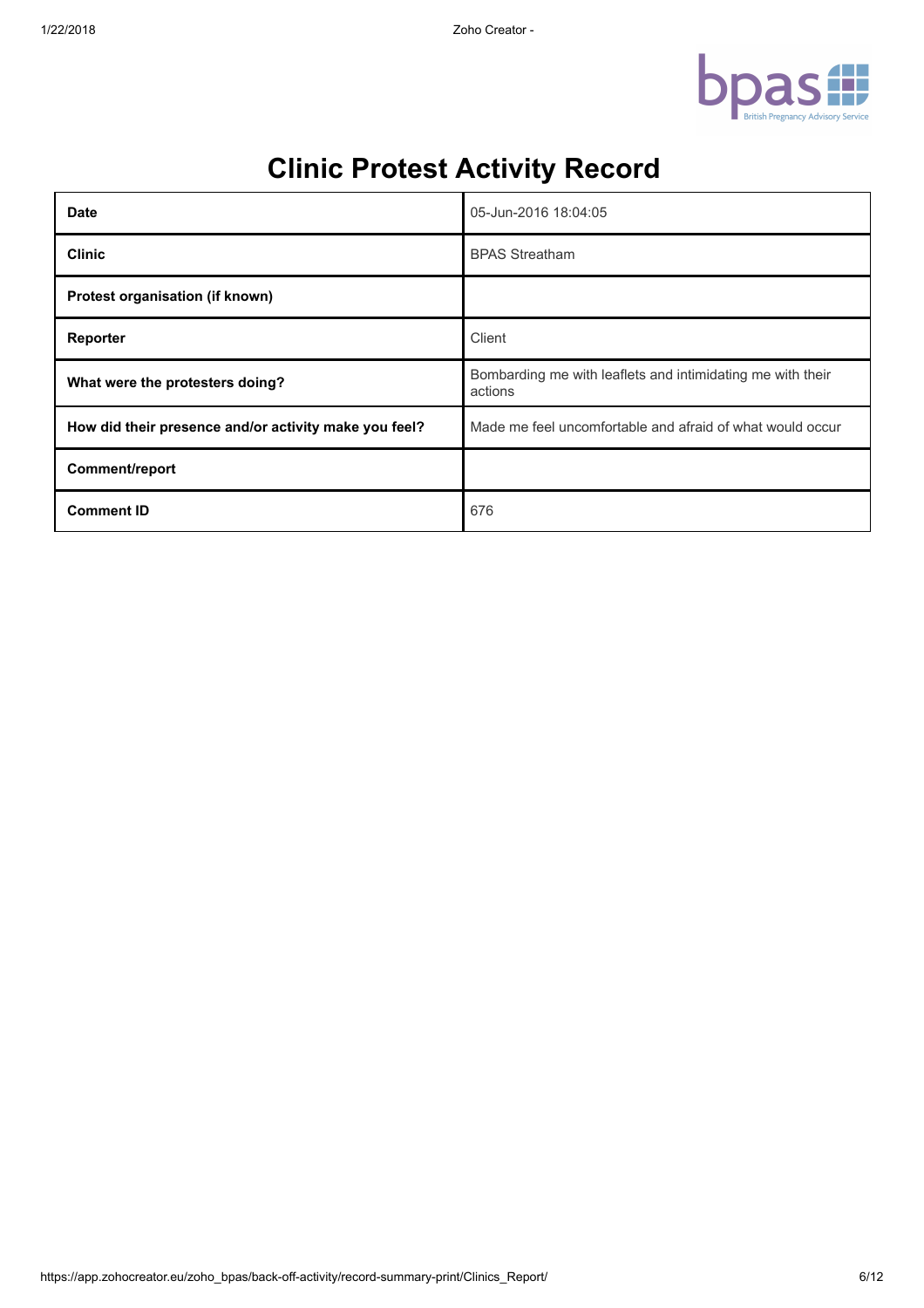

| <b>Date</b>                                           | 01-Jan-2016 00:00:37                                           |
|-------------------------------------------------------|----------------------------------------------------------------|
| <b>Clinic</b>                                         | MSUK South London (Brixton)                                    |
| Protest organisation (if known)                       |                                                                |
| Reporter                                              | Passer-by                                                      |
| What were the protesters doing?                       | Holding signs and blocking the way past, and into, the clinic. |
| How did their presence and/or activity make you feel? | Sad and angry!                                                 |
| Comment/report                                        |                                                                |
| <b>Comment ID</b>                                     | 726                                                            |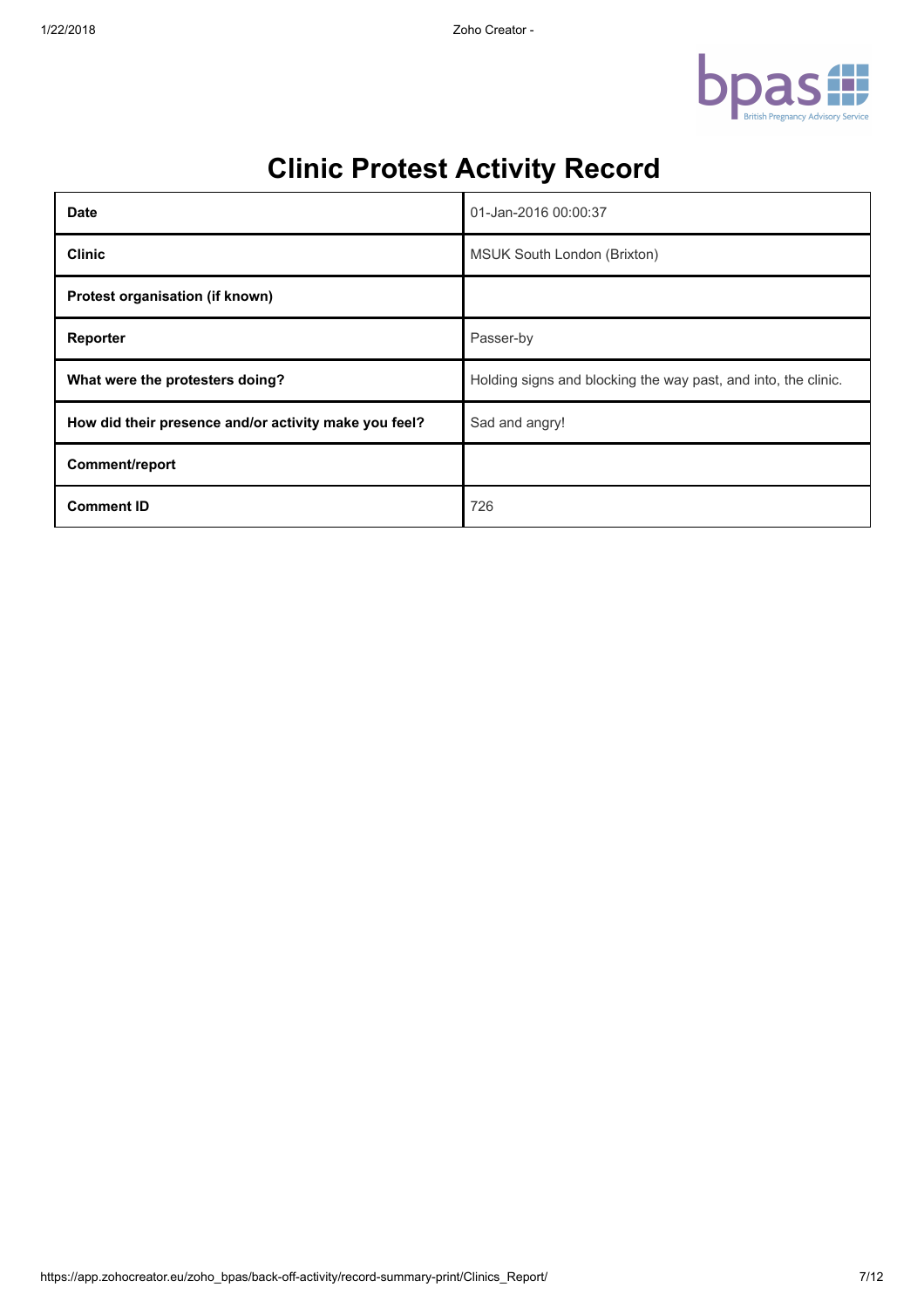

| <b>Date</b>                                           | 01-Jan-2016 00:00:22                                                                                                                                                                                                                                                                                                       |
|-------------------------------------------------------|----------------------------------------------------------------------------------------------------------------------------------------------------------------------------------------------------------------------------------------------------------------------------------------------------------------------------|
| <b>Clinic</b>                                         | MSUK South London (Brixton)                                                                                                                                                                                                                                                                                                |
| Protest organisation (if known)                       |                                                                                                                                                                                                                                                                                                                            |
| Reporter                                              | Passer-by                                                                                                                                                                                                                                                                                                                  |
| What were the protesters doing?                       | Standing outside a Marie Stopes holding banners with graphic<br>pictures they claimed were of aborted babies.                                                                                                                                                                                                              |
| How did their presence and/or activity make you feel? | Absolutely fucking furious. How DARE they upset and<br>intimidate women who are in a vulnerable position and going<br>through something difficult? After speaking with the clinic I<br>phoned 101 and made a complaint, and the police came and<br>moved them on. I'll do it every time I see them, until my dying<br>day. |
| Comment/report                                        |                                                                                                                                                                                                                                                                                                                            |
| <b>Comment ID</b>                                     | 830                                                                                                                                                                                                                                                                                                                        |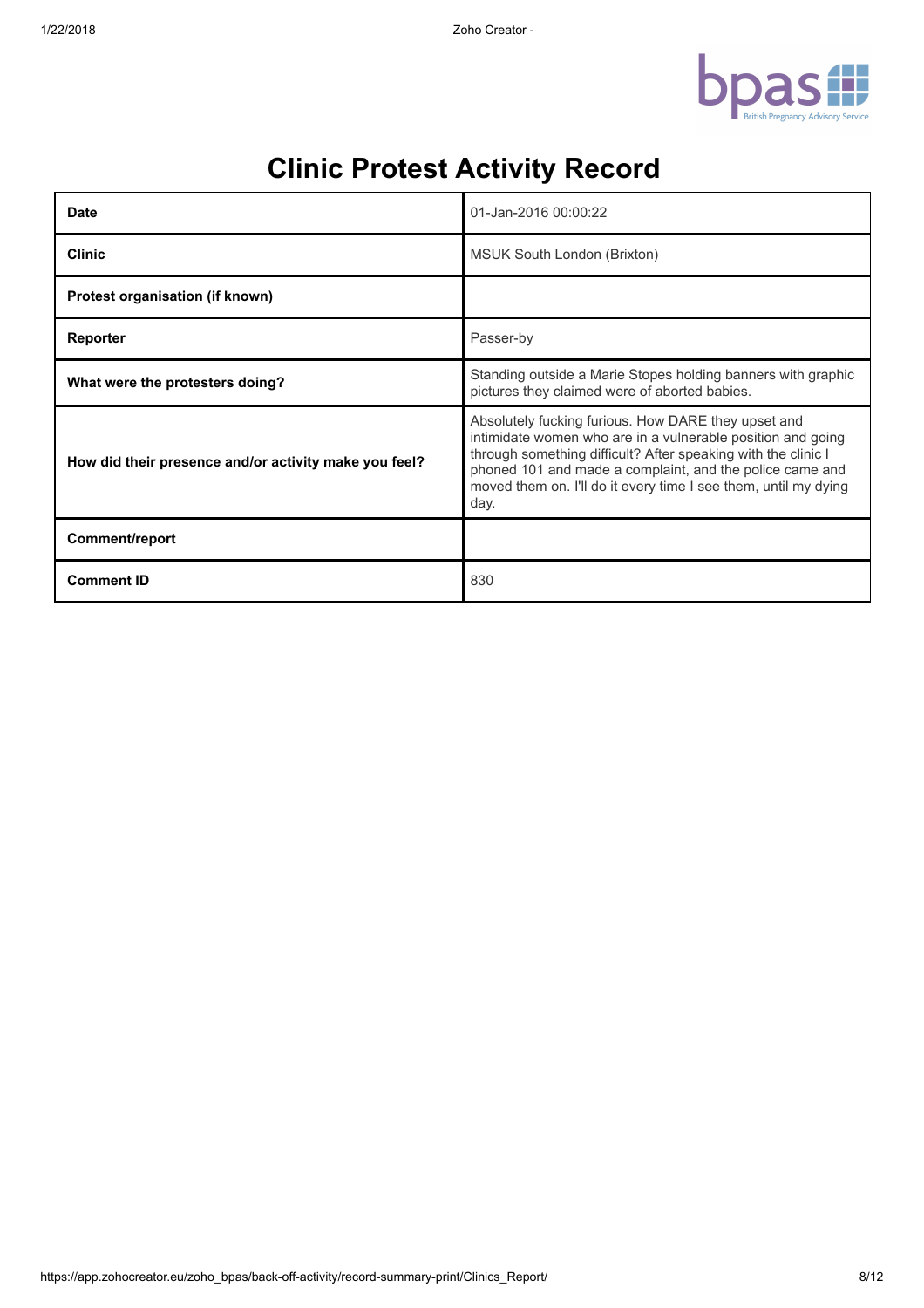

| Date                                                  | 01-Jan-2016 00:00:06                                                                                                                                                                                                                                                                                                                                                                                                                     |
|-------------------------------------------------------|------------------------------------------------------------------------------------------------------------------------------------------------------------------------------------------------------------------------------------------------------------------------------------------------------------------------------------------------------------------------------------------------------------------------------------------|
| <b>Clinic</b>                                         | <b>BPAS Streatham</b>                                                                                                                                                                                                                                                                                                                                                                                                                    |
| Protest organisation (if known)                       |                                                                                                                                                                                                                                                                                                                                                                                                                                          |
| Reporter                                              | Local resident                                                                                                                                                                                                                                                                                                                                                                                                                           |
| What were the protesters doing?                       | I have encountered the protestors on numerous occasions over<br>the years whilst walking past with and without my children. I<br>have on several occasions been approached by them wanting<br>my support and telling me how they save these 'babies'<br>They have often commented on my children in buggy and how<br>they help stop women making the mistake of killing their<br>babies.<br>Totally unnecessary, I'm simply walking past |
| How did their presence and/or activity make you feel? | Uncomfortable, angry, sorry for people who have made the<br>choice to visit the clinic for whatever reasons as I suspect this<br>is difficult enough for them without having people outside telling<br>them how wrong and evil they are.<br>It made my older children feel uncomfortable too.                                                                                                                                            |
| Comment/report                                        | These people have been outside Streatham for as long as<br>we've lived here (8 yrs). They need to be banned!                                                                                                                                                                                                                                                                                                                             |
| <b>Comment ID</b>                                     | 828                                                                                                                                                                                                                                                                                                                                                                                                                                      |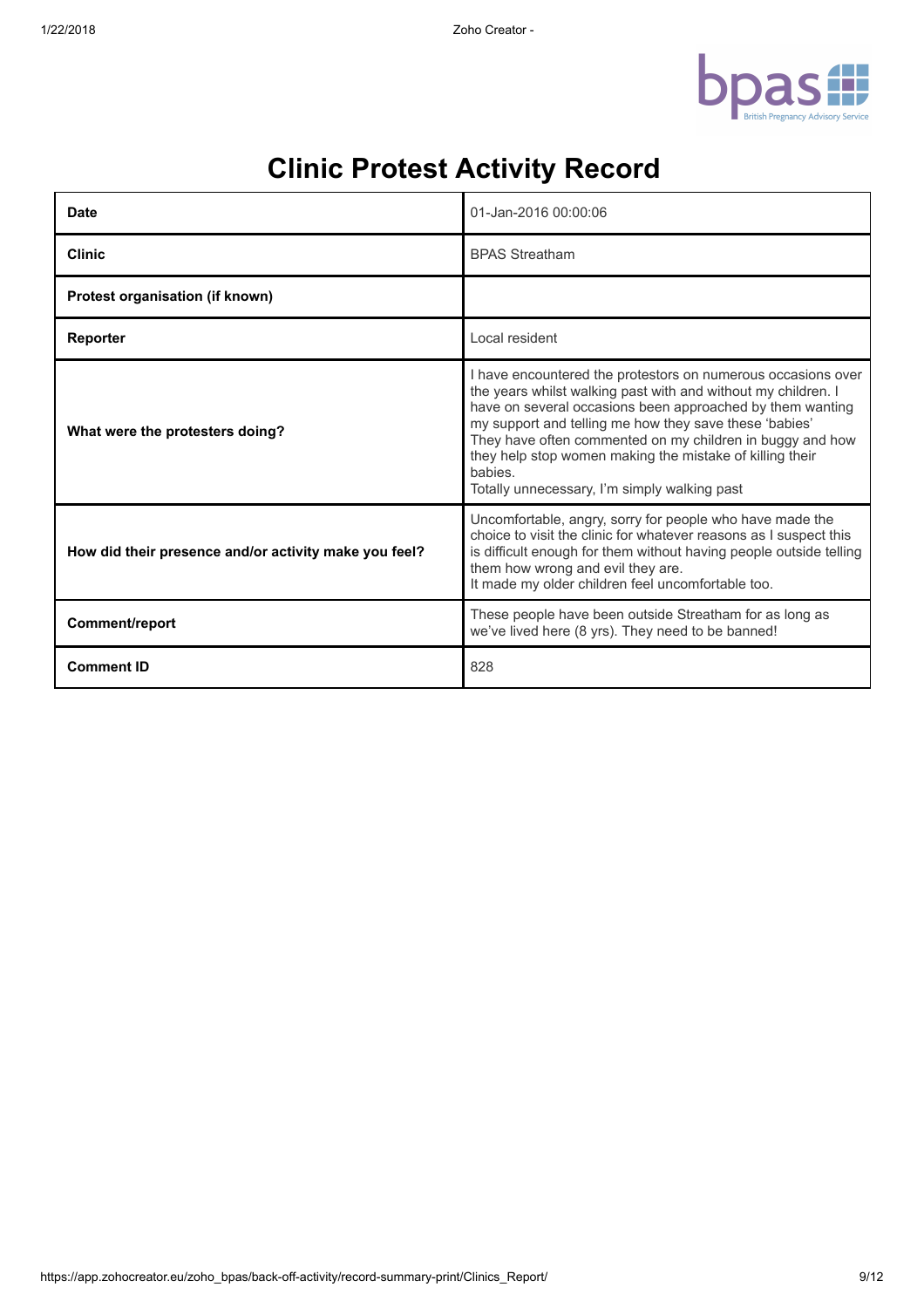

| <b>Date</b>                                           | 13-Oct-2015 14:35:14                                                                                                                                                                                                                                                                                                                                                                                                                                                                                                                                                                                  |
|-------------------------------------------------------|-------------------------------------------------------------------------------------------------------------------------------------------------------------------------------------------------------------------------------------------------------------------------------------------------------------------------------------------------------------------------------------------------------------------------------------------------------------------------------------------------------------------------------------------------------------------------------------------------------|
| <b>Clinic</b>                                         | <b>BPAS Streatham</b>                                                                                                                                                                                                                                                                                                                                                                                                                                                                                                                                                                                 |
| Protest organisation (if known)                       |                                                                                                                                                                                                                                                                                                                                                                                                                                                                                                                                                                                                       |
| Reporter                                              | Client                                                                                                                                                                                                                                                                                                                                                                                                                                                                                                                                                                                                |
| What were the protesters doing?                       | Standing at both gates, first man asked if he could give me a<br>leaflet, I declined and told him to go away, then other 'protester'<br>came forward and said they could help me.                                                                                                                                                                                                                                                                                                                                                                                                                     |
| How did their presence and/or activity make you feel? | I think it's absolutely disgusting they are legally 'allowed' to do<br>what they're doing. It made an extremely difficult situation even<br>more horrendous than it could/should of been. I also feel I need<br>to state how angry it made me, and if I was on my own I would<br>of assaulted them, thus resulting in an awful situation. I suffer<br>from mental health problem and I felt the comments made my<br>'protesters' significantly increased my anxiety and anger. No<br>one should ever have to deal with that and it deeply saddens<br>me nothing can 'legally' be done to remove them. |
| Comment/report                                        |                                                                                                                                                                                                                                                                                                                                                                                                                                                                                                                                                                                                       |
| <b>Comment ID</b>                                     | $\overline{2}$                                                                                                                                                                                                                                                                                                                                                                                                                                                                                                                                                                                        |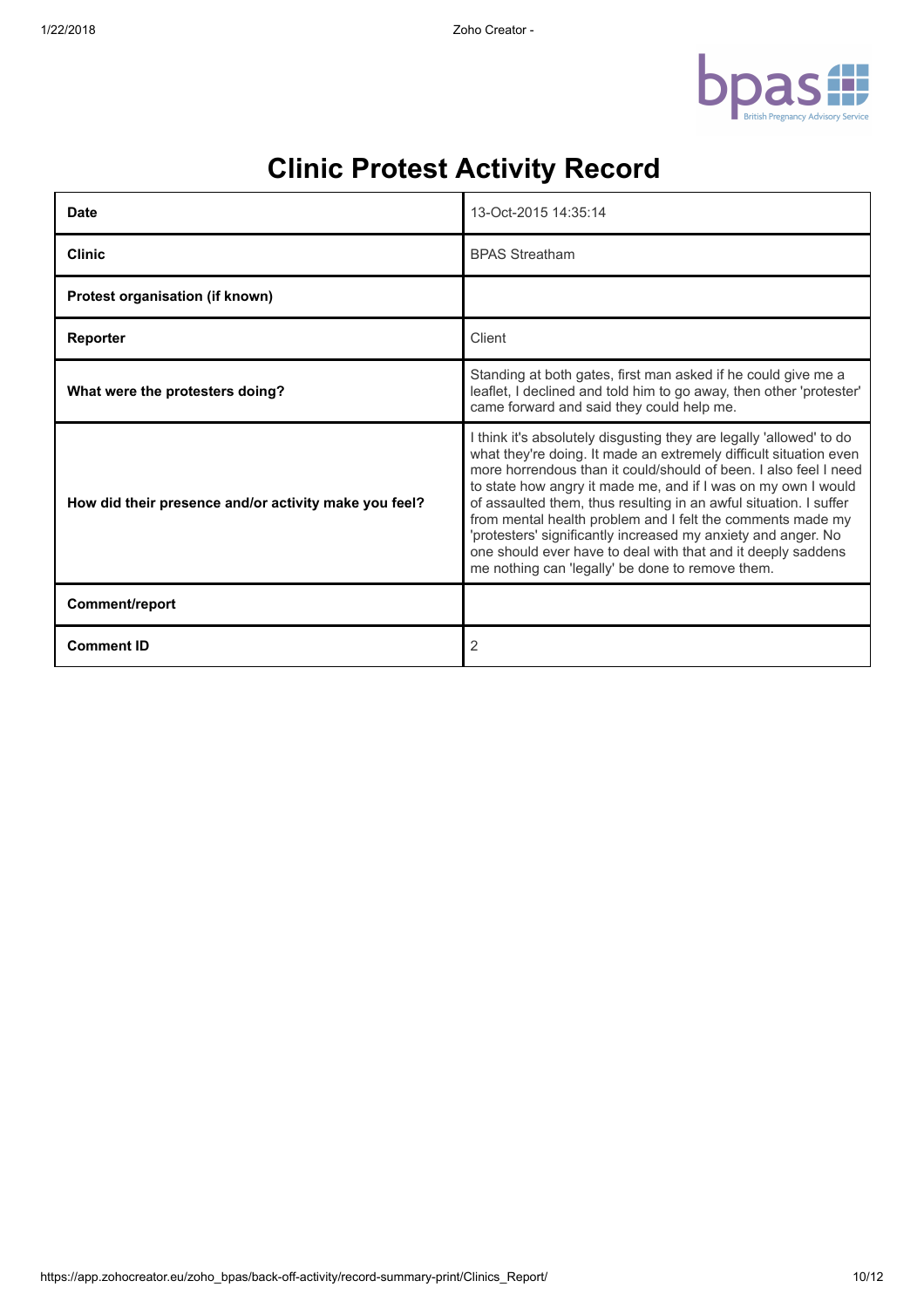

| <b>Date</b>                                           | 01-Jan-2015 00:00:59                                                                                                                                 |
|-------------------------------------------------------|------------------------------------------------------------------------------------------------------------------------------------------------------|
| <b>Clinic</b>                                         | <b>BPAS Streatham</b>                                                                                                                                |
| Protest organisation (if known)                       |                                                                                                                                                      |
| Reporter                                              | Client                                                                                                                                               |
| What were the protesters doing?                       |                                                                                                                                                      |
| How did their presence and/or activity make you feel? | am in a total state, heart pounding! Total disgrace that<br>someone has just started harassing me about abortion.<br>Someone needs to stop this now! |
| Comment/report                                        |                                                                                                                                                      |
| <b>Comment ID</b>                                     | 3                                                                                                                                                    |